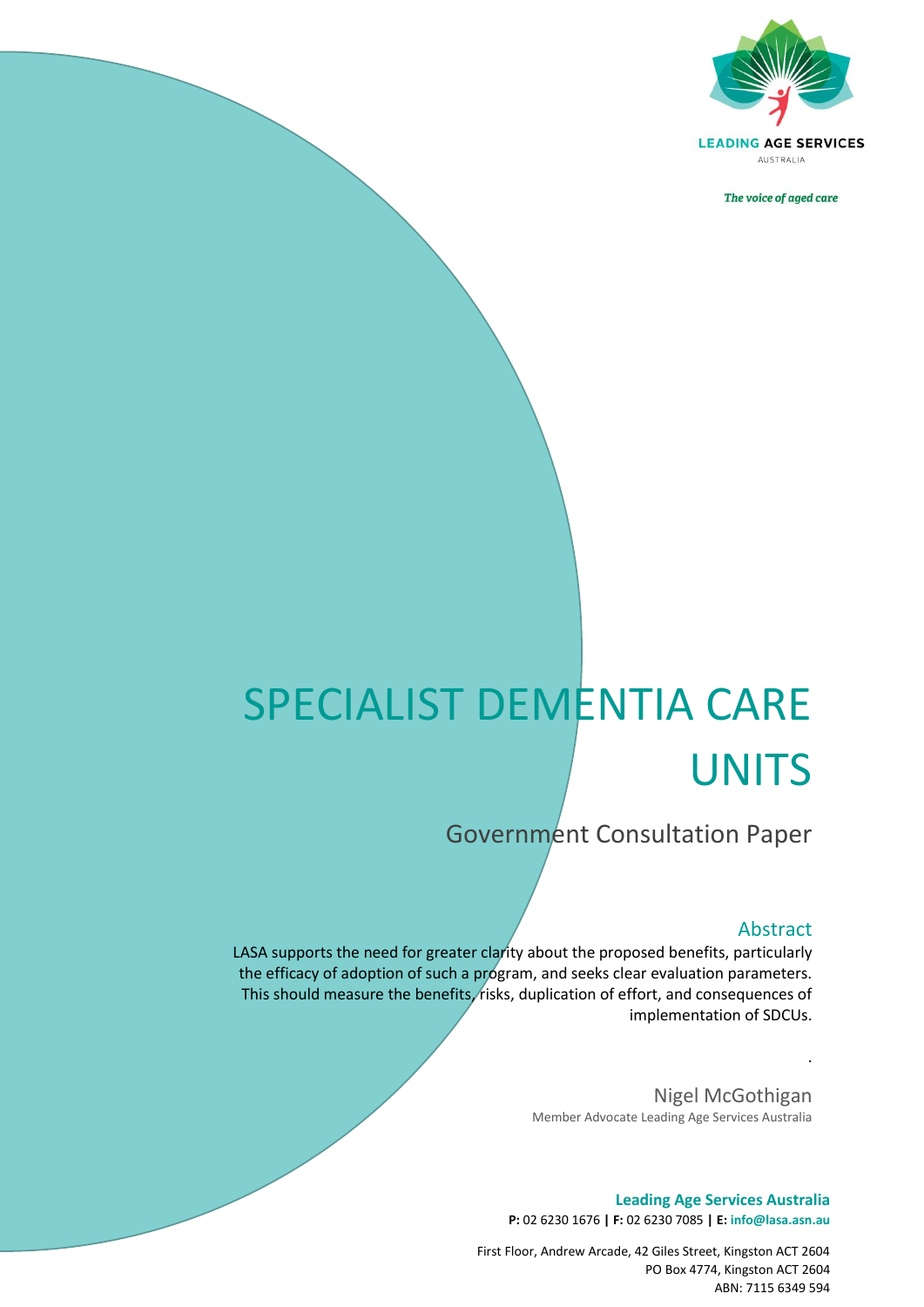

The voice of aged care

| <b>GOVERNMENT</b><br><b>QUESTION - SPECIALIST</b><br><b>CARE DEMENTIA UNITS</b><br>(CSDU)                                                                          | <b>LASA Members' Issues, Concerns and Queries</b>                                                                                                                                                                                                                                                                                                                                                                                                                                                                                                                                                                                                                                                                                                                                                                                                                                                                                                                                                                                                                                                                                                                                                                                                                                                                                                                                                                                                                                                                                                                                                                                                                                                                                               |
|--------------------------------------------------------------------------------------------------------------------------------------------------------------------|-------------------------------------------------------------------------------------------------------------------------------------------------------------------------------------------------------------------------------------------------------------------------------------------------------------------------------------------------------------------------------------------------------------------------------------------------------------------------------------------------------------------------------------------------------------------------------------------------------------------------------------------------------------------------------------------------------------------------------------------------------------------------------------------------------------------------------------------------------------------------------------------------------------------------------------------------------------------------------------------------------------------------------------------------------------------------------------------------------------------------------------------------------------------------------------------------------------------------------------------------------------------------------------------------------------------------------------------------------------------------------------------------------------------------------------------------------------------------------------------------------------------------------------------------------------------------------------------------------------------------------------------------------------------------------------------------------------------------------------------------|
| 3. Development of SDCU service model                                                                                                                               |                                                                                                                                                                                                                                                                                                                                                                                                                                                                                                                                                                                                                                                                                                                                                                                                                                                                                                                                                                                                                                                                                                                                                                                                                                                                                                                                                                                                                                                                                                                                                                                                                                                                                                                                                 |
| Q1. Are there are other<br>system reforms that<br>would impact on, or be<br>impacted by, the<br>establishment of<br><b>Australian Government-</b><br>funded SDCUs? | Changes within the Aged Care Act 1997 would be required<br>٠<br>to cover SDCU specific requirements<br>Legislative amendments to ordinary security of tenure<br>$\bullet$<br>arrangements will apply during placement in and exit from<br>SDCU<br>LASA notes that there are additional processes around the<br>$\bullet$<br>R-ACFI (Rosewarne proposals), and additional behavioural<br>support funding for residents with a diagnosis of dementia<br>and severe Behavioural and Psychological Symptoms<br>of Dementia (BPSD). Currently, the Rosewarne proposals<br>appear to be in abeyance pending the outcome of the<br>Resource Utilisation and Classification Survey due in later<br>2018.<br>Amendments to the User Rights Principles 1997<br>Amendments to the Fees and Payment Principles 2014<br>Amendments to the AACQA Accreditation processes<br>Any changes regarding CSDUs would be pursued in an environment<br>of other potential changes in light of the Carnell Paterson Report on<br>aged care quality and the Tune Report. Although, these reports do<br>not make any recommendations about dementia units.<br>However, it is important to note our Members' current<br>commitment to meeting complex client needs. Our Members work<br>diligently to care for and support older Australians and their<br>families. This is done with the compassion and professionalism that<br>you would expect in a world class, age services system.<br>Nevertheless, in our pre-Budget submissions for 2018-19, LASA has<br>pointed out funding shortfalls (including in relation to high needs<br>care) that require both immediate injections of new funds to<br>residential aged care and longer-term, well-planned reforms to the |

**Leading Age Services Australia P:** 02 6230 1676 **| F:** 02 6230 7085 **| E: info@lasa.asn.au**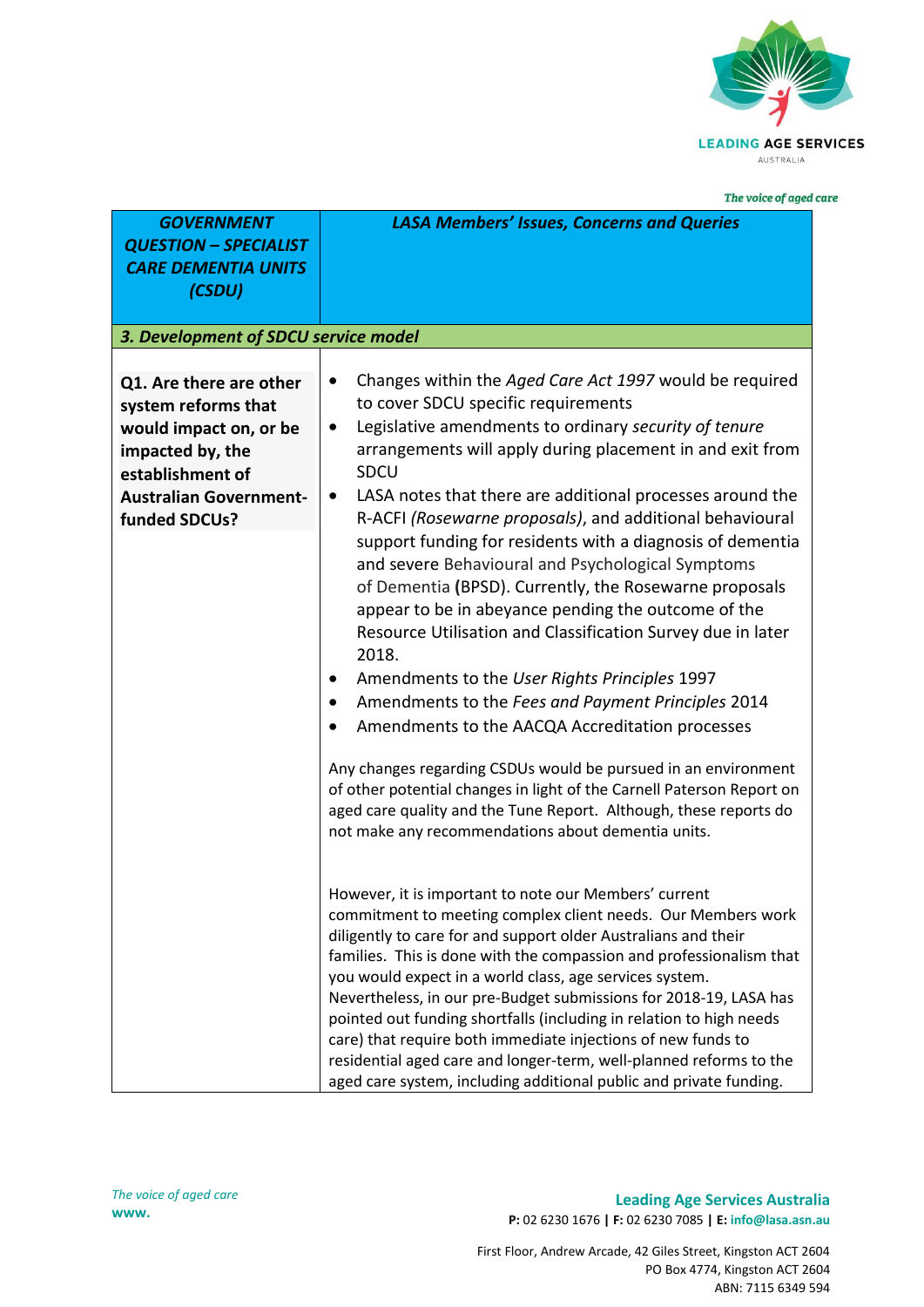| Q2. What other risks and<br>issues need to be<br>considered in<br>introducing SDCUs into<br>the existing service<br>systems for people with<br>very severe (tier 6)<br>BPSD? | Tible et al (2017) suggest that BPDS occurs on an almost regular<br>basis as dementia evolves, regardless of the dementia type. The<br>causes of, and risk factors for BPSD, are multiple, with interacting<br>biological, psychological and social/environmental causes and<br>vulnerability factors. Even with optimal management, BPSD will not<br>disappear completely and, in some cases, and will remain<br>challenging for all involved parties (Tible et al, 2017).<br>LASA notes that a primary concern for rural and remote operators is<br>the additional emotional stressors placed on families and<br>communities living with a person with severe BPSD. There is a<br>challenge for families in smaller towns, when a loved one is moved<br>to a metropolitan area for assessment and treatment.<br>LASA maintains that a resident's and or caregiver's location can<br>affect the impact and subsequent management of BPSD. Symptoms<br>that pose difficulties in an urban setting, such as pacing or<br>wandering, may not be regarded as problematic in a rural setting,<br>where most residents will have room to pace and are less<br>vulnerable if they wander.                                                                                                                                                                                                                                                                                      |
|------------------------------------------------------------------------------------------------------------------------------------------------------------------------------|--------------------------------------------------------------------------------------------------------------------------------------------------------------------------------------------------------------------------------------------------------------------------------------------------------------------------------------------------------------------------------------------------------------------------------------------------------------------------------------------------------------------------------------------------------------------------------------------------------------------------------------------------------------------------------------------------------------------------------------------------------------------------------------------------------------------------------------------------------------------------------------------------------------------------------------------------------------------------------------------------------------------------------------------------------------------------------------------------------------------------------------------------------------------------------------------------------------------------------------------------------------------------------------------------------------------------------------------------------------------------------------------------------------------------------------------------------------------------|
| Q3. Are there<br>alternatives to the<br>establishment of SDCUs<br>that would better<br>address the current<br>system issues, which<br>should be considered by<br>Government? | One Member asks " if core business is dementia then what should<br>our priorities and strategies be to address resident need?" For the<br>vast majority of residents with dementia, there is no need to<br>separate them from individuals who do not have cognitive<br>impairment. LASA believes facilities should be designed according to<br>dementia friendly principles and that the quality of dementia care in<br>mainstream facilities should be improved as a priority.<br>The International Psychogeriatric Association (IPA, 2012) outlines<br>the overarching principles that promote and support the mental<br>health of all residents, irrespective of dementia. These include a<br>facility-wide commitment to:<br>Individualised, person-centreed care<br>$\bullet$<br>Respect for family ties<br>A biopsycho-social care planning framework<br>A culture of caring that prioritises quality of life<br>A social and physical environment that is responsive to<br>changing needs<br>A focus on early intervention and prevention as well as<br>treatment<br>Staff training and development as necessary to enable<br>the provision of informed and competent care.<br>At present, in the Australian context, there is little incentive for<br>aged care facilities to improve their level of care beyond what is<br>required to meet the standards of the Australian Aged Care Quality<br>Accreditation Agency (AACQA). This is because the current Aged |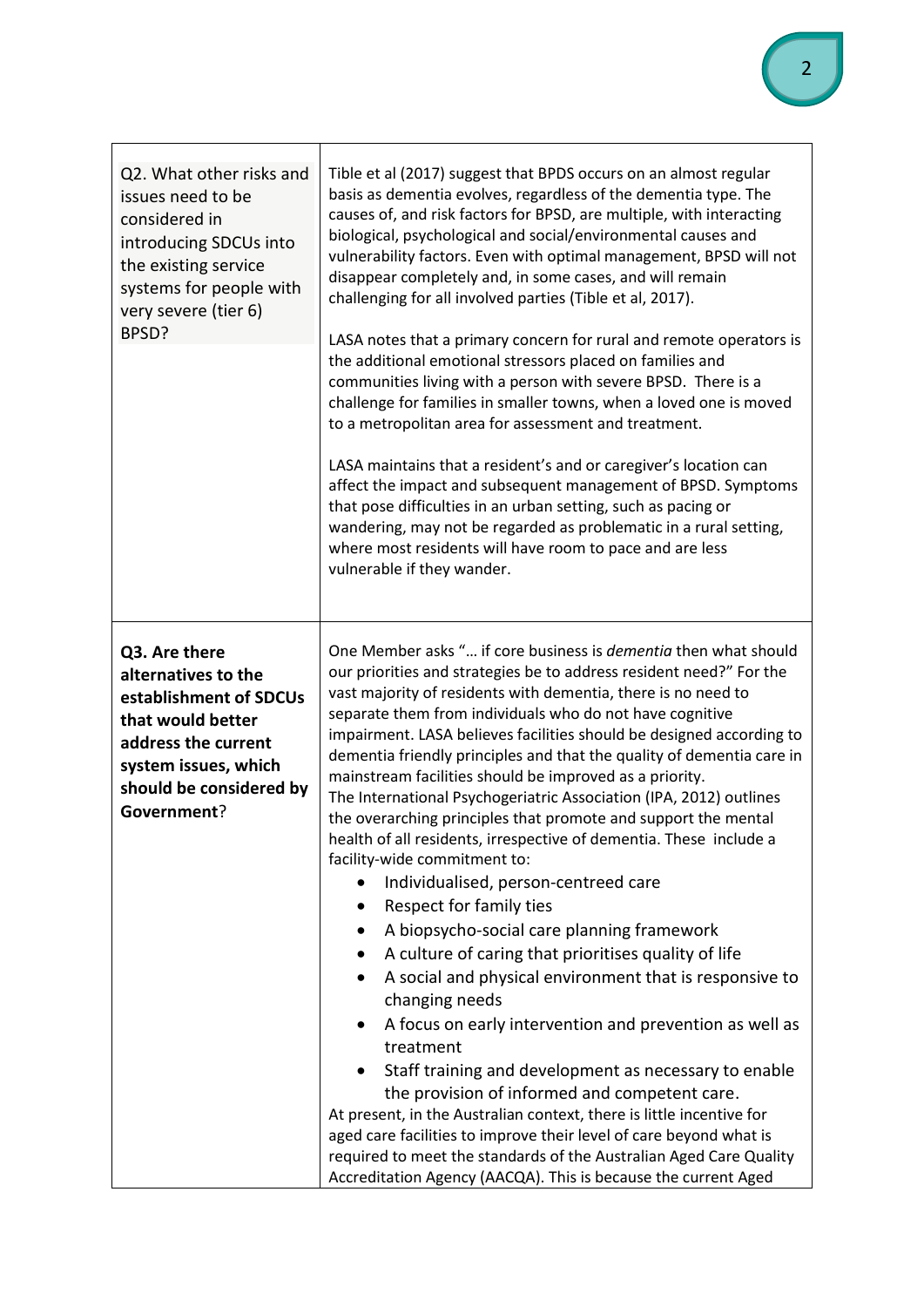| Care Funding Instrument (ACFI) does not recognise the additional<br>costs or time required to support individuals with cognitive<br>impairment, nor the assistance required to provide appropriate<br>social engagement and other activities associated with providing<br>care to individuals with dementia. LASA affirms there is a need to<br>better match funding levels to care needs and best practice<br>approaches, and improve incentives for quality dementia care.                                                                                                                                                                                                                                                                                                                                                                                  |
|---------------------------------------------------------------------------------------------------------------------------------------------------------------------------------------------------------------------------------------------------------------------------------------------------------------------------------------------------------------------------------------------------------------------------------------------------------------------------------------------------------------------------------------------------------------------------------------------------------------------------------------------------------------------------------------------------------------------------------------------------------------------------------------------------------------------------------------------------------------|
| There is a growing body of evidence suggesting that transitioning<br>the care recipient to services to support and assist in managing<br>their behaviour (e.g. acute care, Older Persons Mental Health Unit<br>(OMPH)) ; has met with poor outcomes for the older person. These<br>include escalation of behaviours, disorientation of care recipient,<br>non-specific dementia trained staff not understanding the<br>complexities of the care recipient, the negative impact on their<br>primary carer and the psychological and emotional stress of the<br>care recipient. As the SDCU is seen 'transitional care'; consideration<br>must be given to the surmounting evidence of the negative impact<br>on the care recipient.                                                                                                                            |
| One Member suggests a "layered model of delivery"<br>strengthening the use of the existing OPMH to support the resident<br>in the facility, which would be charged back to facility. Flexible<br>funding models available to the Approved Provider to assist in<br>providing wrap-around services could be a better, bespoke model of<br>care.                                                                                                                                                                                                                                                                                                                                                                                                                                                                                                                |
| LASA advocates for an inclusive person-centred approach to care.<br>This approach enhances the life of the person living with severe<br>BPSD by focusing on counselling and psychological services<br>supportive of a wellness model. The use of music, sport, meaningful<br>activities, recreational exercise, can provide a non-clinical basis for<br>improvements. This approach takes in the therapeutic<br>environment, re-enablement and a range of non-pharmacological<br>approaches which are culturally and linguistically diverse and<br>appropriate to the person. There is a substantial body of evidence in<br>support of the use of psychosocial interventions for BPSD, indicated<br>as first-line management for emotional and behavioural<br>disturbances in individuals with dementia, which are culturally<br>appropriate. (Lawlor, 2002). |
| Members suggest that provision of coaching-counselling to assist in<br>adjusting to life with a diagnosis of BPSD, may include the possibility<br>to flag where supports may be useful at future dementia 'transition<br>points'.                                                                                                                                                                                                                                                                                                                                                                                                                                                                                                                                                                                                                             |
| Members content that the mixed-mode and flexible delivery is<br>essential to enable access for people in regional and remote areas                                                                                                                                                                                                                                                                                                                                                                                                                                                                                                                                                                                                                                                                                                                            |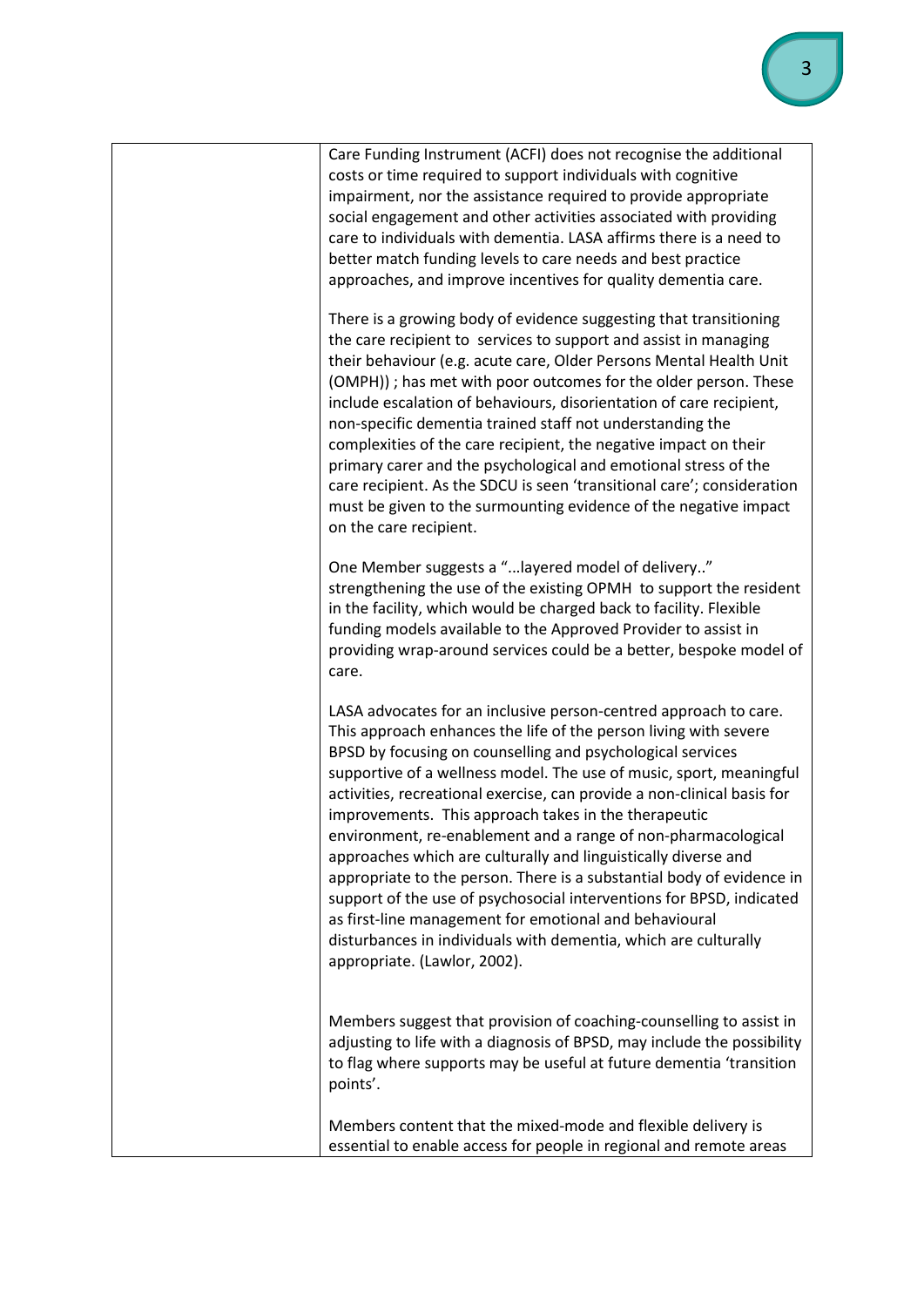|                                                                                                                                                                                                                               | of Australia and marginalised or highly vulnerable groups (including<br>people who live alone) to access service                                                                                                                                                                                                                                                                                                                                                                                                                                                                                                                                                                                                                                                                                                                                                                                                                                                                                                                                                                                                                        |
|-------------------------------------------------------------------------------------------------------------------------------------------------------------------------------------------------------------------------------|-----------------------------------------------------------------------------------------------------------------------------------------------------------------------------------------------------------------------------------------------------------------------------------------------------------------------------------------------------------------------------------------------------------------------------------------------------------------------------------------------------------------------------------------------------------------------------------------------------------------------------------------------------------------------------------------------------------------------------------------------------------------------------------------------------------------------------------------------------------------------------------------------------------------------------------------------------------------------------------------------------------------------------------------------------------------------------------------------------------------------------------------|
|                                                                                                                                                                                                                               | LASA maintains that in its role as system steward, the Department<br>of Health must continue to fund initiatives that further embed<br>dementia as core business                                                                                                                                                                                                                                                                                                                                                                                                                                                                                                                                                                                                                                                                                                                                                                                                                                                                                                                                                                        |
|                                                                                                                                                                                                                               | Other aspects that support people with a diagnosis of dementia<br>include:<br>Respecting the rights of individuals,<br>Integrated settings that address an individual's full<br>needs,<br>Strengthen the approach/implementation to create<br>dementia friendly communities,<br>Having an increased emphasis on early contacts<br>particularly in the health space,<br>Critical evaluation of how to navigate the system and<br>this needs to be available in forms other than digitally,<br>• Value of tailored tools and resources to guide<br>professionals,<br>The system may not be broken but people may not be<br>$\bullet$<br>leveraging what is already available,<br>Put all suggestions through a lens that addresses issues<br>that have to do with geography, the disadvantaged<br>and diversity of individuals, and<br>There is lots of information but it is diverse and there is<br>$\bullet$<br>no single way to integrate or access it.                                                                                                                                                                               |
| Q4. Do you consider<br>1,450 to be a reasonable<br>estimate of the national<br>demand for SDCU-like<br>beds for people with<br>very severe BPSD? If not<br>what other factors<br>and/or methodologies<br>should be considered | LASA questions the validity of the estimation of the number of<br>deduced beds required as 1,450. There is no indication of the<br>methodology for this forecast including growing demand over time.<br>The Australian Institute of Health and Welfare <sup>1</sup> says that in 2011,<br>there were an estimated 298,000 people with dementia. This<br>number is expected to increase markedly over time, with<br>projections suggesting it will reach around 400,000 by 2020 and<br>900,000 by 2050. Modelling for all dementia services and the<br>resultant required funding needs to take into account such demand<br>projections, looking at demand for different levels of dementia care.<br>In order to put into place effective strategies to manage BPSD, LASA<br>believes that it is necessary to accurately measure the nature of the<br>behaviours, their frequency and timing, and potential triggers and<br>underlying causes. Measurement of the medical, psychological,<br>social and environmental context of the unique individual with<br>dementia is critical. This is particularly critical as a focus for future |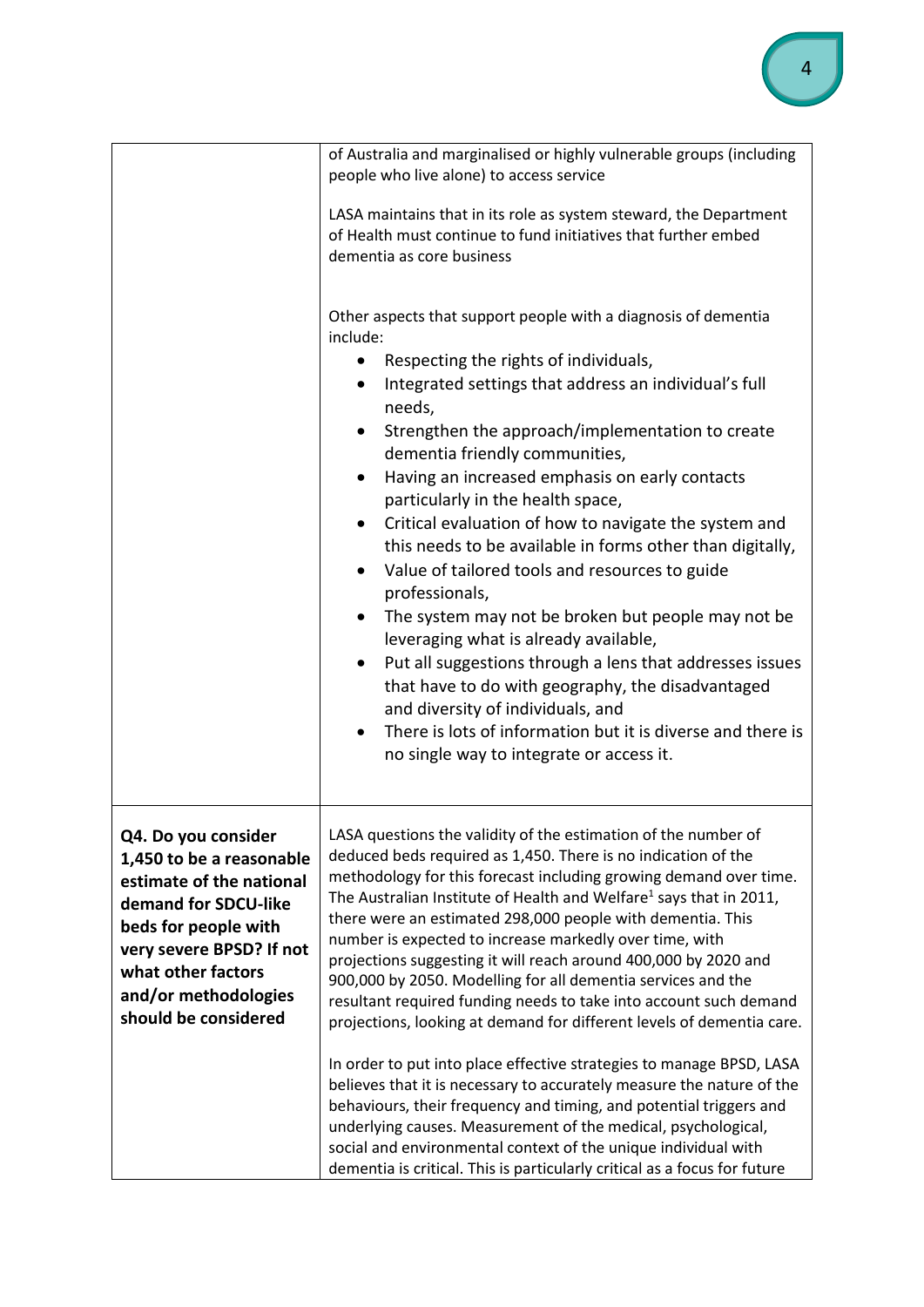|                                | research, since the availability of resources and staffing to support<br>more piecemeal interventions may be more or less feasible in<br>various settings, and more or less efficacious in the long term. |
|--------------------------------|-----------------------------------------------------------------------------------------------------------------------------------------------------------------------------------------------------------|
|                                | 1: https://www.aihw.gov.au/reports/dementia/dementia-in-<br>australia/contents/summary                                                                                                                    |
| 4. SDCU proposed service model |                                                                                                                                                                                                           |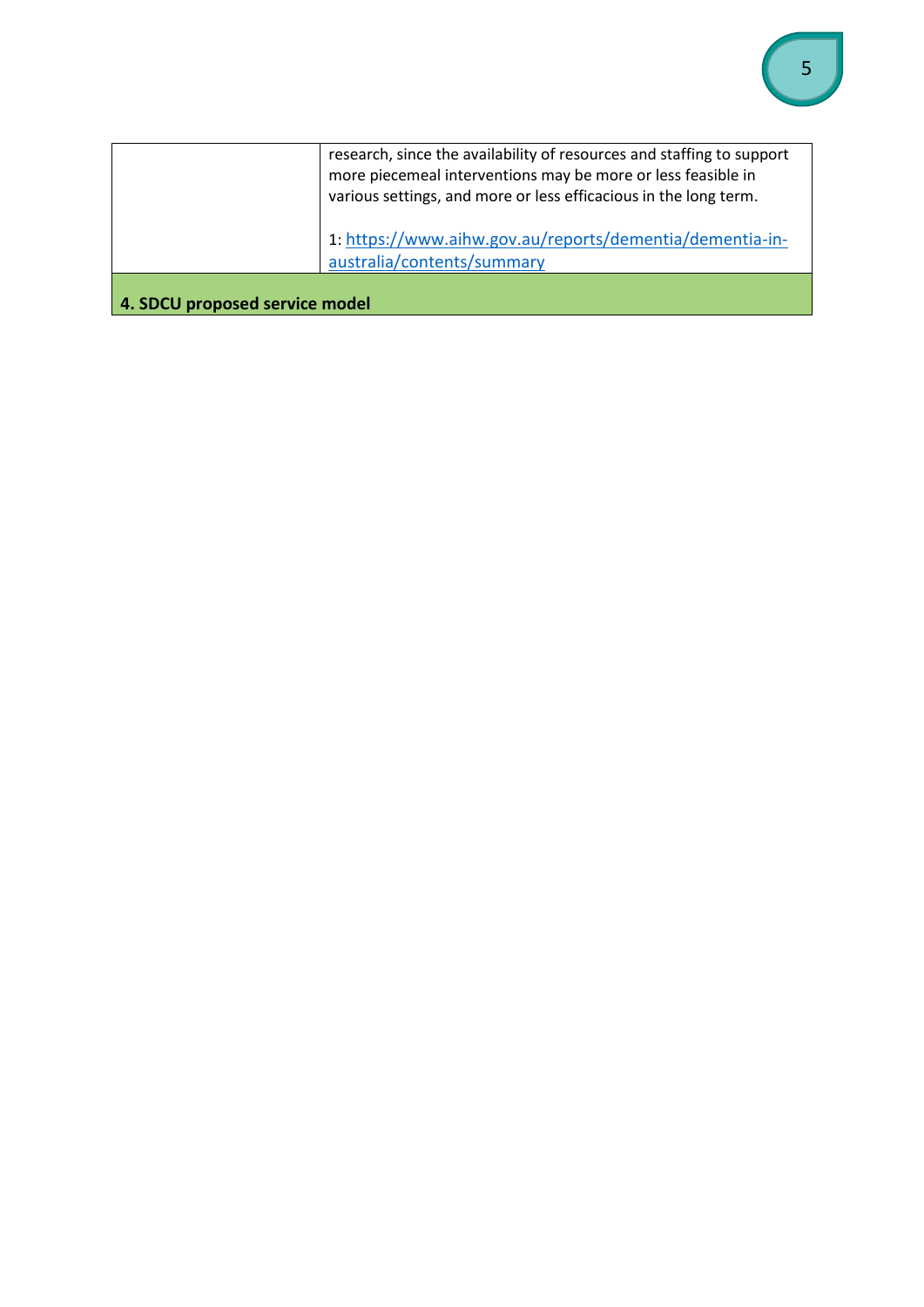| Q5. Are the proposed<br>SDCU service principles<br>appropriate? If not, how<br>should they be<br>amended? | The Australian Institute of Health and Welfare (AIHW) estimated<br>that up to 90% of residents in high care may have some form of<br>cognitive impairment (AIHW, 2016). Aged care facilities therefore<br>need to be capable of providing high quality dementia care<br>regardless of whether they have a 'dementia specific care unit'.<br>Given, a high proportion of aged care residents have some form of<br>cognitive impairment, it is critical that dementia care is seen as part<br>of the core business of main stream aged care facilities.                                                                                                                                                                                                                                                                                                                           |
|-----------------------------------------------------------------------------------------------------------|---------------------------------------------------------------------------------------------------------------------------------------------------------------------------------------------------------------------------------------------------------------------------------------------------------------------------------------------------------------------------------------------------------------------------------------------------------------------------------------------------------------------------------------------------------------------------------------------------------------------------------------------------------------------------------------------------------------------------------------------------------------------------------------------------------------------------------------------------------------------------------|
|                                                                                                           | LASA agrees that the service principles as outlined, are an inherent<br>option for an Approved Provider who sees 'dementia as their core<br>business' (See Q 3 above).<br>LASA believes further information and clarification should be<br>extended to objective (6) employ adequate numbers of<br>appropriately trained staff - what is considered adequate and what<br>is suggested of appropriately trained, based on? What metrics<br>would help to guide operators including given different variables in<br>their clients and care models?                                                                                                                                                                                                                                                                                                                                |
|                                                                                                           | LASA maintains that BPSD management requires individualised<br>assessment and treatment planning and application of<br>individualised intervention techniques. Some of the more concrete<br>or tangible interventions, such as exercise, psychosocial<br>interventions and sensory stimulation have been found to have an<br>effect on BPSD while they are being administered, rather than over<br>a longer term. There is certainly a need for interventions that can be<br>used to reduce agitation and aggression and elevate mood in the<br>moment, both as crisis management interventions and as a means<br>of enhancing quality of life. More programmatic interventions i.e.<br>staff training, individualised assessment and care planning may be<br>expected to have a more generalised effect, changing the<br>prevalence and intensity of BPSD within the facility. |
|                                                                                                           | LASA supports an interdisciplinary team approach for people living<br>with severe BPSD. This may improve treatment outcomes for a wide<br>variety of presenting problems within the facility. Structured,<br>empirically-based interventions for BPSD require interdisciplinary<br>teams with particular interest and commitment to this type of care<br>(Lawlor, 2002).                                                                                                                                                                                                                                                                                                                                                                                                                                                                                                        |
|                                                                                                           | Interdisciplinary treatment teams have been shown to provide<br>superior care in community and hospital-based aged care settings<br>and research evidence is accumulating about their efficacy in<br>residential care settings. A wide variety of disciplines may<br>participate in an interdisciplinary care team. While the exact<br>professional mix within teams may vary due to many factors e.g.<br>resident mix, staffing mix, funding constraints, key elements of<br>interdisciplinary knowledge, communication, and respect remain.                                                                                                                                                                                                                                                                                                                                   |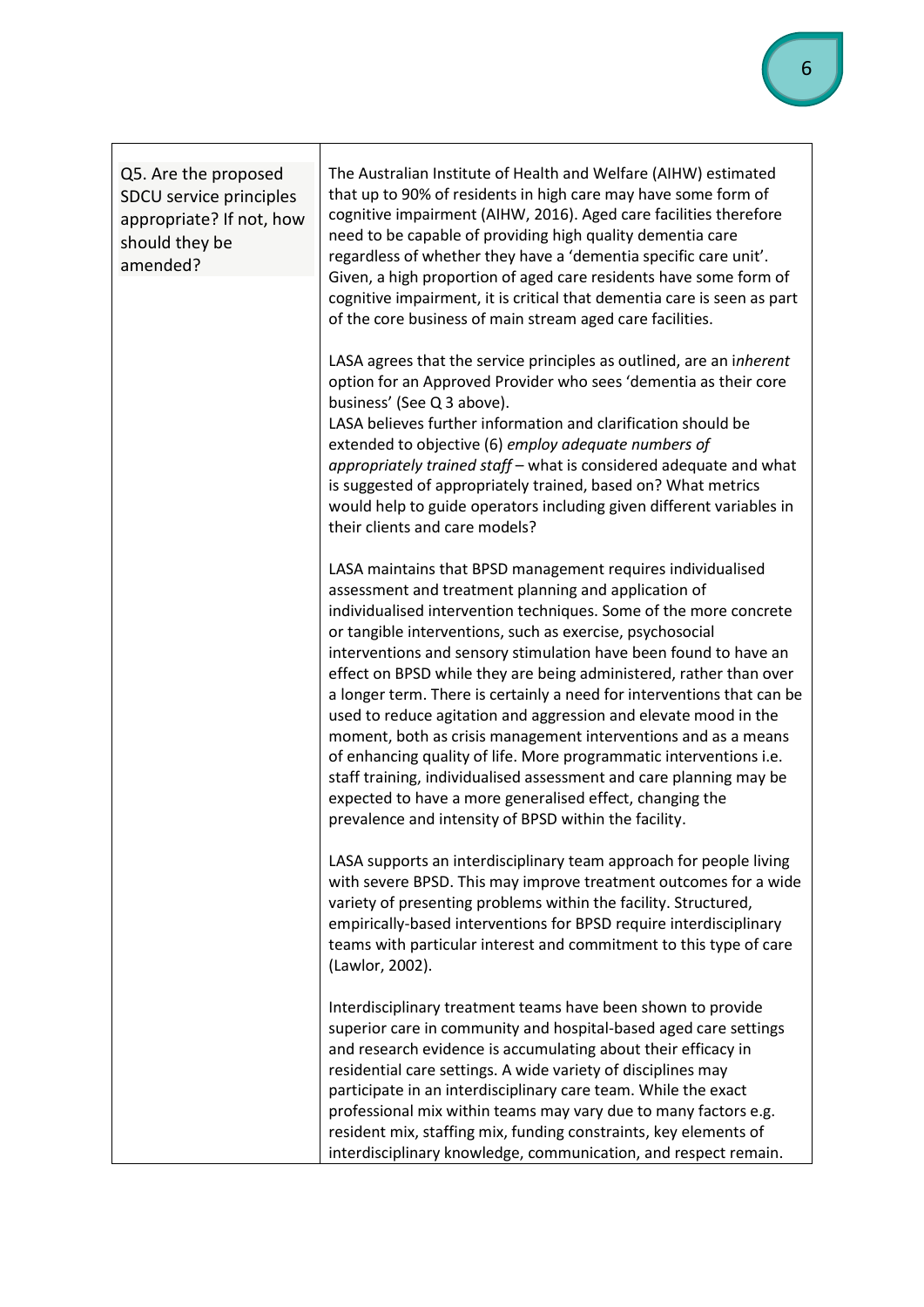| Q6. Are the proposed<br>benefits what SDCUs<br>should be aiming to<br>deliver? If not, why?                                                                                      | LASA has been consistent in its views that taking away the previous<br>supplement diminished providers' capacity to deliver high standards<br>of care to people with BPSD. The 2015 Dementia Services Review by<br>KPMG report stated:<br>"This raises a question of whether the current approaches are<br>effective in building sustainable capability in the aged care<br>workforce, but there is also a question about the need for cultural<br>change in parts of the aged care sector, so that dementia capability,<br>including behaviour management, is accepted as part of core<br>business and an essential in house capability, rather than a discrete<br>expertise or specialty area."<br>LASA supports the need for greater clarity about the proposed<br>benefits, particularly the efficacy of adoption of such a program,<br>and seeks clear evaluation parameters. This should measure the<br>benefits, risks, duplication of effort, and consequences of<br>implementation of SDCUs |
|----------------------------------------------------------------------------------------------------------------------------------------------------------------------------------|------------------------------------------------------------------------------------------------------------------------------------------------------------------------------------------------------------------------------------------------------------------------------------------------------------------------------------------------------------------------------------------------------------------------------------------------------------------------------------------------------------------------------------------------------------------------------------------------------------------------------------------------------------------------------------------------------------------------------------------------------------------------------------------------------------------------------------------------------------------------------------------------------------------------------------------------------------------------------------------------------|
| Q7. What are the pros<br>and cons of the SBRT<br>performing the SDCU<br>assessment service role?<br>What other body (or<br>bodies) might<br>appropriately carry out<br>this role | LASA notes the evidence in the 2016 Ministerial Dementia Forum<br>Discussion Paper: Redesigning Dementia Consumer Supports;<br>reports on services provided by the SBRT service. The number of<br>contacts by the SBRT service is well below that envisaged at its<br>outset, which was approximately 2,500 per annum. LASA notes that<br>combining the picture of low demand for SBRT, cost issues<br>regarding Behaviour Supplement, the creation of a specialised<br>accommodation service that perpetuates a message that people<br>with dementia and their behaviours are a problem to be managed,<br>with an ongoing failure to invest in providers' in house capability<br>suggests that Australia has not got its policy settings right in this<br>area.                                                                                                                                                                                                                                     |
|                                                                                                                                                                                  | Members suggest an open, honest, clear and transparent processes<br>in how Dementia Behaviour Management Advisory Service (DBMAS)<br>and Severe Behaviour Response Team (SBRT) will support the PHNs<br>in delivery of service.                                                                                                                                                                                                                                                                                                                                                                                                                                                                                                                                                                                                                                                                                                                                                                      |
|                                                                                                                                                                                  | Members believe a view, not necessarily supported by evidence,<br>that small cluster housing is the definitive process in management<br>of severe BPSD.                                                                                                                                                                                                                                                                                                                                                                                                                                                                                                                                                                                                                                                                                                                                                                                                                                              |
|                                                                                                                                                                                  | Members also note dementia resources and services are being held<br>monopolistically by one provider (SBRT and DBMAS are resourced<br>by Hammond Care).                                                                                                                                                                                                                                                                                                                                                                                                                                                                                                                                                                                                                                                                                                                                                                                                                                              |
|                                                                                                                                                                                  | Members ask, where is the equity of access for other provider?<br>Where are open market drivers and competition?                                                                                                                                                                                                                                                                                                                                                                                                                                                                                                                                                                                                                                                                                                                                                                                                                                                                                     |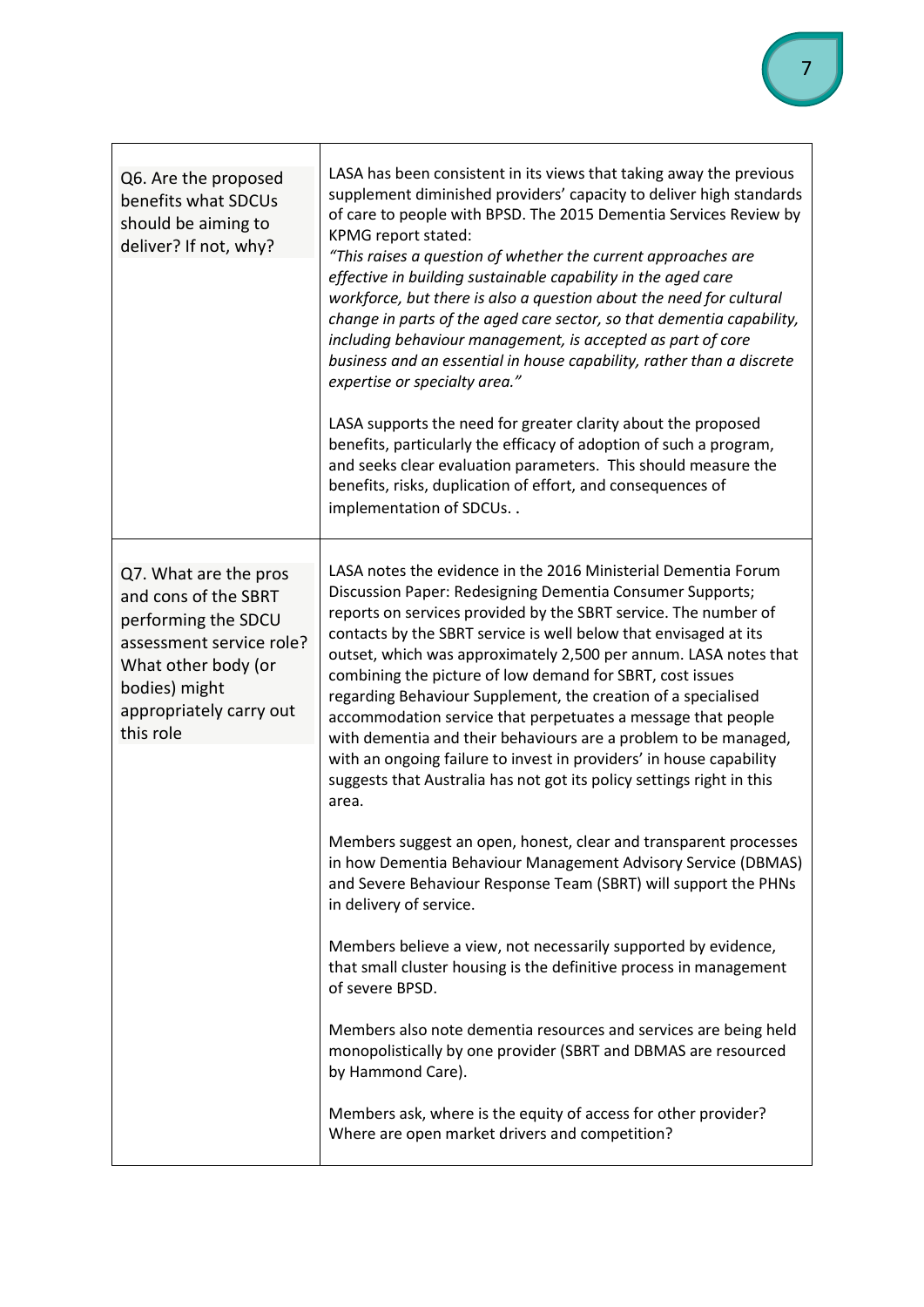|                                                                                                                                                              | LASA affirms that a comprehensive bio-psychosocial assessment of<br>the person living with BPSD is a necessary first step to ascertain<br>causative factors and consider optimal interventions. Co-morbid<br>conditions such as schizophrenia, depression, and alcoholism may<br>vary in frequency across communities and could alter the<br>presentation of BPSD in these clients Indeed, without preliminary<br>assessment data, one cannot evaluate the effectiveness of an<br>intervention. Further, careful selection of appropriate assessment<br>tools can help to craft and carry out empirically based, person-<br>centred care plans to help alleviate BPSD. Screening and assessment<br>measures may require varying levels of training to be administered<br>correctly. Necessary training as well as appropriate follow-up is<br>essential. |
|--------------------------------------------------------------------------------------------------------------------------------------------------------------|----------------------------------------------------------------------------------------------------------------------------------------------------------------------------------------------------------------------------------------------------------------------------------------------------------------------------------------------------------------------------------------------------------------------------------------------------------------------------------------------------------------------------------------------------------------------------------------------------------------------------------------------------------------------------------------------------------------------------------------------------------------------------------------------------------------------------------------------------------|
| Q8. Might the<br>requirement for<br>evidence of a primary<br>dementia diagnosis<br>impact on timely access<br>to SDCU services for<br>some people with BPSD? | Confirming a diagnosis can be a lengthy process but certainly a<br>medical diagnosis would be optimal. It would ensure that the<br>resident has a comprehensive care plan that includes all the<br>diagnostic and assessment information from their health<br>practitioners.                                                                                                                                                                                                                                                                                                                                                                                                                                                                                                                                                                             |
|                                                                                                                                                              | Assessments that do not have definitive diagnosis of dementia,<br>which centre on defined scores for the proposed assessment tools<br>indicate a high level of symptomology, and therefore could be a<br>valid and useful tool.                                                                                                                                                                                                                                                                                                                                                                                                                                                                                                                                                                                                                          |
|                                                                                                                                                              | Members ask what modelling has been undertaken to ensure that<br>those clients with cognitive impairment are captured.                                                                                                                                                                                                                                                                                                                                                                                                                                                                                                                                                                                                                                                                                                                                   |
|                                                                                                                                                              | Existing tools such as PAS-CIS, indicating those residents exhibiting<br>moderate or higher levels of impairment will not be sufficient to<br>undertake the assessment, develop the care plan in consultation<br>with the client/family, and manage the symptoms.                                                                                                                                                                                                                                                                                                                                                                                                                                                                                                                                                                                        |
|                                                                                                                                                              | Results should be analysed carefully using a family member input<br>may introduce a bias to any tool.                                                                                                                                                                                                                                                                                                                                                                                                                                                                                                                                                                                                                                                                                                                                                    |
|                                                                                                                                                              | The PAS-CIS is not a valid tool for clients with behavioural issues<br>arising from alcohol related dementia which is often found in clients<br>who have been homeless or at risk of homelessness.                                                                                                                                                                                                                                                                                                                                                                                                                                                                                                                                                                                                                                                       |
| Q9. Are the proposed<br>assessment<br>arrangements<br>appropriate? If not, why<br>not?                                                                       | LASA notes that the assessment criteria should be based on<br>evidence-based clinical practice, and not be driven by the<br>availability of funding.                                                                                                                                                                                                                                                                                                                                                                                                                                                                                                                                                                                                                                                                                                     |
|                                                                                                                                                              |                                                                                                                                                                                                                                                                                                                                                                                                                                                                                                                                                                                                                                                                                                                                                                                                                                                          |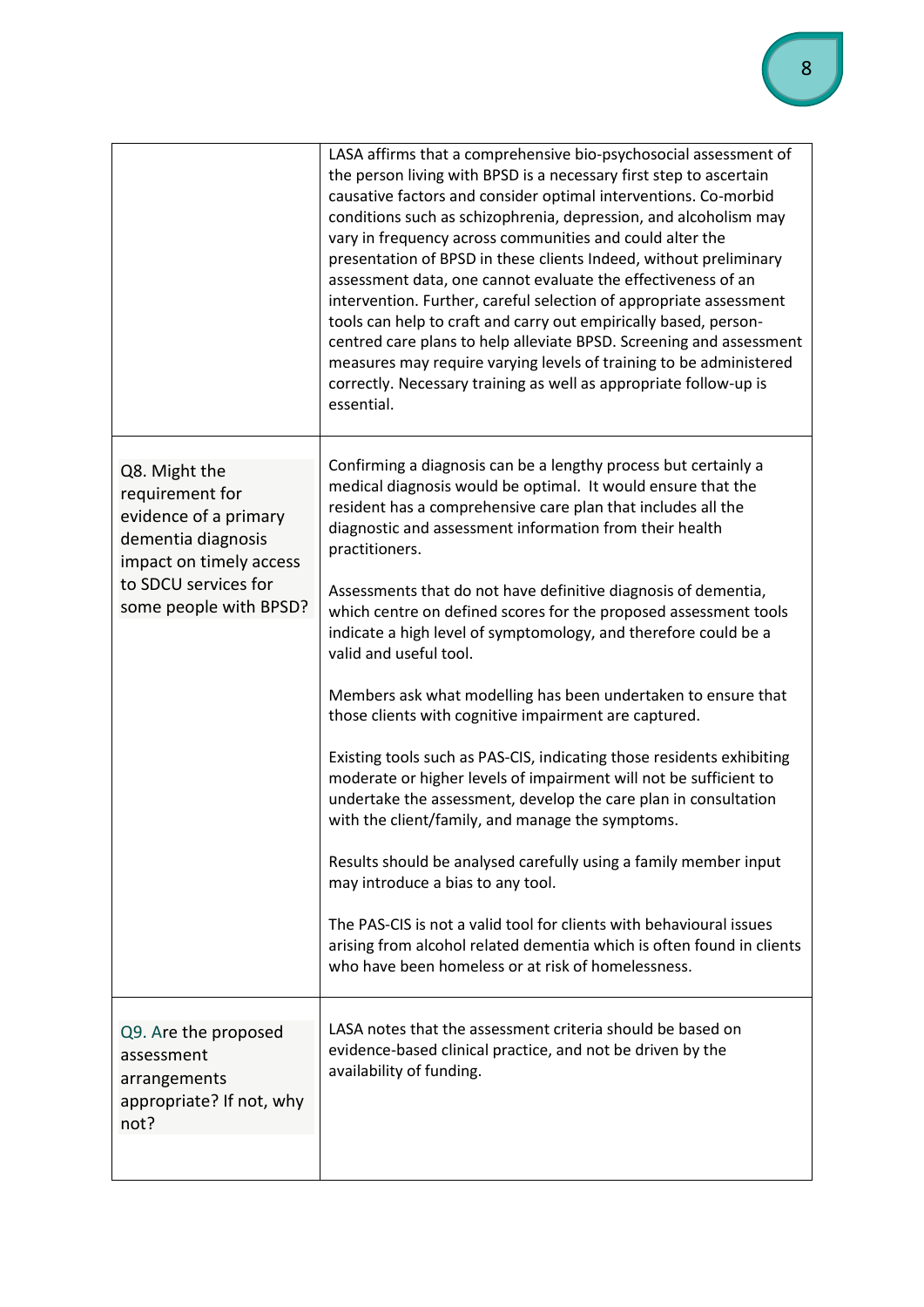| Q.10 What other factors<br>should the SDCU<br>assessment service<br>consider in deciding<br>whether to recommend<br>a person for a SDCU<br>placement?                                                                          | LASA supports the use of appropriate assessment tools to drive care<br>planning which also support a valid claiming process. LASA supports<br>the recommended tools as examples of appropriate assessments.<br>However, LASA notes that many Approved Providers have<br>" invested in the development and implementation of tools for the<br>holistic assessment of resident need" and these may have a role.<br>There may be other appropriate instruments that could be validated<br>for use.<br>Making particular assessment tools compulsory could impose a<br>significant burden on Providers especially if current IT systems<br>require enhancements and amendments.                                                                                                                                                                                                                                                                                                                                                                                                                                                                                                                                                                                                                                                                                                                                                                                                                                                                                                                   |
|--------------------------------------------------------------------------------------------------------------------------------------------------------------------------------------------------------------------------------|-----------------------------------------------------------------------------------------------------------------------------------------------------------------------------------------------------------------------------------------------------------------------------------------------------------------------------------------------------------------------------------------------------------------------------------------------------------------------------------------------------------------------------------------------------------------------------------------------------------------------------------------------------------------------------------------------------------------------------------------------------------------------------------------------------------------------------------------------------------------------------------------------------------------------------------------------------------------------------------------------------------------------------------------------------------------------------------------------------------------------------------------------------------------------------------------------------------------------------------------------------------------------------------------------------------------------------------------------------------------------------------------------------------------------------------------------------------------------------------------------------------------------------------------------------------------------------------------------|
|                                                                                                                                                                                                                                | Efficiency via links to broader health related assessment, care and<br>management systems should be considered.                                                                                                                                                                                                                                                                                                                                                                                                                                                                                                                                                                                                                                                                                                                                                                                                                                                                                                                                                                                                                                                                                                                                                                                                                                                                                                                                                                                                                                                                               |
| Q 11. Is an 8-12 bed unit<br>(within a larger<br>residential aged care<br>facility) the appropriate<br>care setting for SDCUs?<br>Are there circumstances<br>in which larger or<br>smaller units would be<br>more appropriate? | Members want to see the Government supporting a range of<br>models for people living with severe BPSD, addressing the wider<br>issues of appropriate and flexible funding to care for these people in<br>their own environments.<br>Members suggest the number of residents within the SDCU is too<br>small and not financially viable for operators. Some operators are<br>trialling smaller units for residential care generally (e.g. 8 persons<br>and in some cases they can be viable but there are higher costs<br>involved). In metropolitan areas it may be feasible to have clusters<br>of 8-12 bed units, to help capture economies of scale in services.<br>Overall, it may be difficult to determine the optimal size for a unit,<br>other than in terms of a size that is optimal for service viability. For<br>many years, group homes have applied in the disability sector (often<br>of the order of 6 people) but there is no clear evidence on the right<br>size for these homes.<br>LASA notes there is no prescribed number of beds within the<br>literature, indicating reduced BPSD within a closed environment.<br>LASA recommends further methodological and experimental<br>evidence to demonstrate the feasibility and effectiveness of such<br>interventions.<br>The Government may need to clearly define the outcomes sought<br>from SDCUs in order to determine their optimal size. Review of<br>different sized trial SDCUs might be one option. In regional areas<br>smaller SDCUs might be needed so that family are not too far away<br>from the residents. |
|                                                                                                                                                                                                                                | One Member sees the SDCUs as being opposed to the philosophical<br>belief of person centred care. SDCUs are seen as "lock ups", which<br>restrict the movement and flow of residents.                                                                                                                                                                                                                                                                                                                                                                                                                                                                                                                                                                                                                                                                                                                                                                                                                                                                                                                                                                                                                                                                                                                                                                                                                                                                                                                                                                                                         |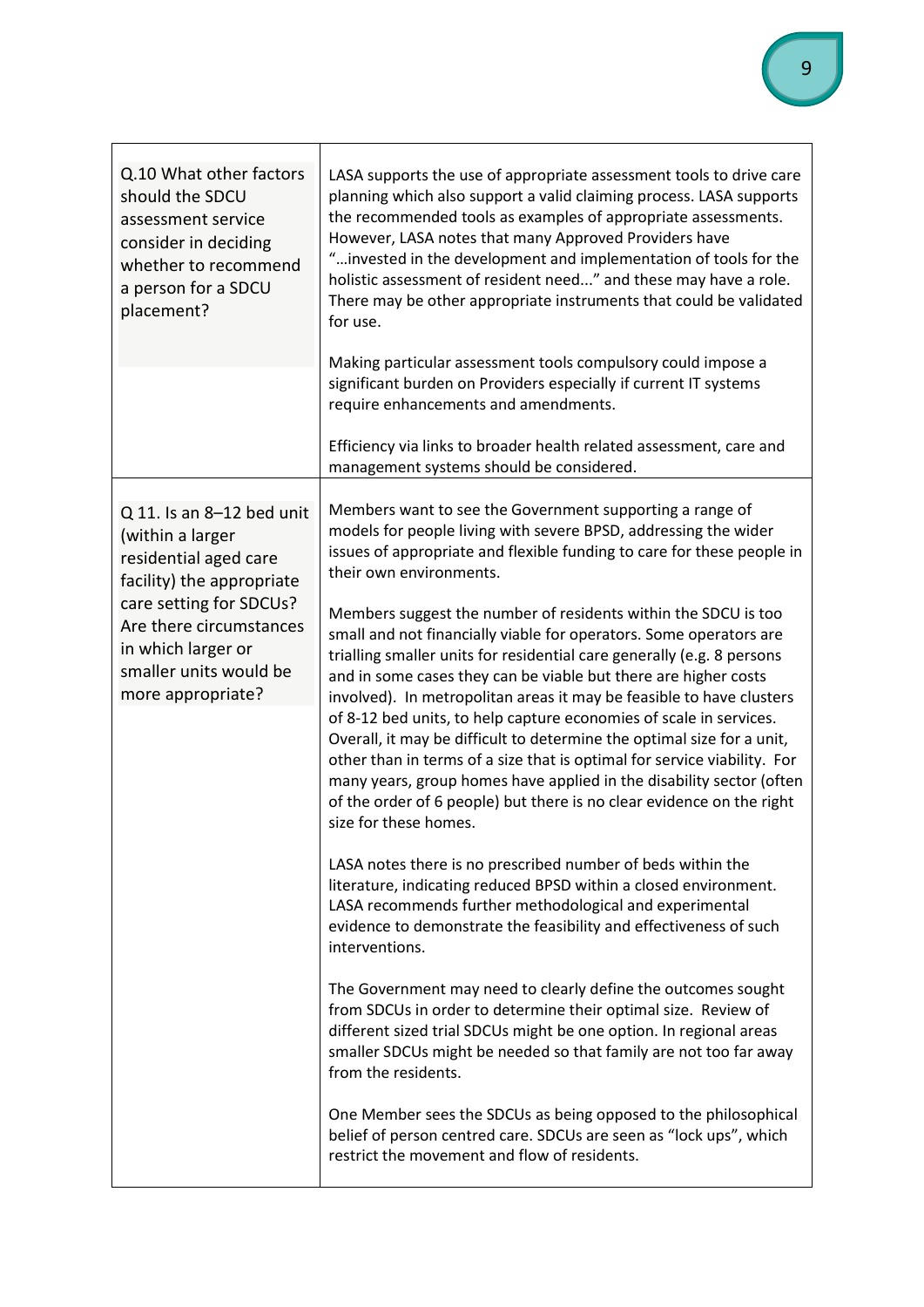|                                                                                                                                                      | Alternatives include application of personal monitoring devices,<br>technological apps, CCTV, appropriately trained staff with<br>individualised strategies for the person living with severe BPSD, as<br>part of an intentional community. A core consideration in any<br>model is the overall wellbeing and utility for all the residents in a<br>residential care home.<br>Marshall (2001) contends that the environment should be designed                                                                                                                                |
|------------------------------------------------------------------------------------------------------------------------------------------------------|-------------------------------------------------------------------------------------------------------------------------------------------------------------------------------------------------------------------------------------------------------------------------------------------------------------------------------------------------------------------------------------------------------------------------------------------------------------------------------------------------------------------------------------------------------------------------------|
|                                                                                                                                                      | in such a way as to compensate for disability, maximise<br>independence, reinforce personal identity, enhance self-esteem and<br>confidence, demonstrate care for staff and welcome relatives and<br>the local community.                                                                                                                                                                                                                                                                                                                                                     |
| Q12. Should there be a<br>maximum limit on the<br>duration of an<br>individual's residence<br>within a SDCU? If not,<br>why not? If so, how<br>long? | LASA argues that they can be no maximum limit on the duration of<br>person with severe BPSD within a SDCU. The duration of stay will<br>need to be aligned with the specific needs of individual clients.<br>BPSD are a heterogeneous group of symptoms and signs, all of them<br>may cause significant suffering in residents and caregivers who are<br>unable to be effectively cared for in mainstream aged care services<br>due to risk of harm to self and others. The duration must match the<br>disease progression and the approached used must be person<br>centred. |
|                                                                                                                                                      | LASA maintains that studying behavioural and psychological<br>symptoms of dementia (BPSD) across cultures allows the<br>identification of similarities and differences that may be useful to<br>determine the best approach to managing these symptoms in<br>different populations. An effective approach to management in one<br>culture may not necessarily work in another, given the different<br>prevalence of various BPSD and the level of tolerance for these<br>symptoms within that culture.                                                                        |
| Q13. What is a<br>reasonable period for<br>transitional support from<br>a SDCU to the new<br>accommodation<br>provider                               | LASA supports the need for greater clarity around the term<br>"transitional support" and "staff ratios". Flexible approaches are<br>required. More information is needed on the proposed benefits,<br>particularly the efficacy of adoption of such a transitional program,.<br>There should be clear parameters for evaluation to measure the<br>benefits, risks, duplication of effort, and consequences of<br>implementation across all levels.                                                                                                                            |
|                                                                                                                                                      | LASA members support the review of security of tenure provisions.<br>Changes within the Aged Care Act 1997 to include the SDCU specific<br>requirements would be needed.                                                                                                                                                                                                                                                                                                                                                                                                      |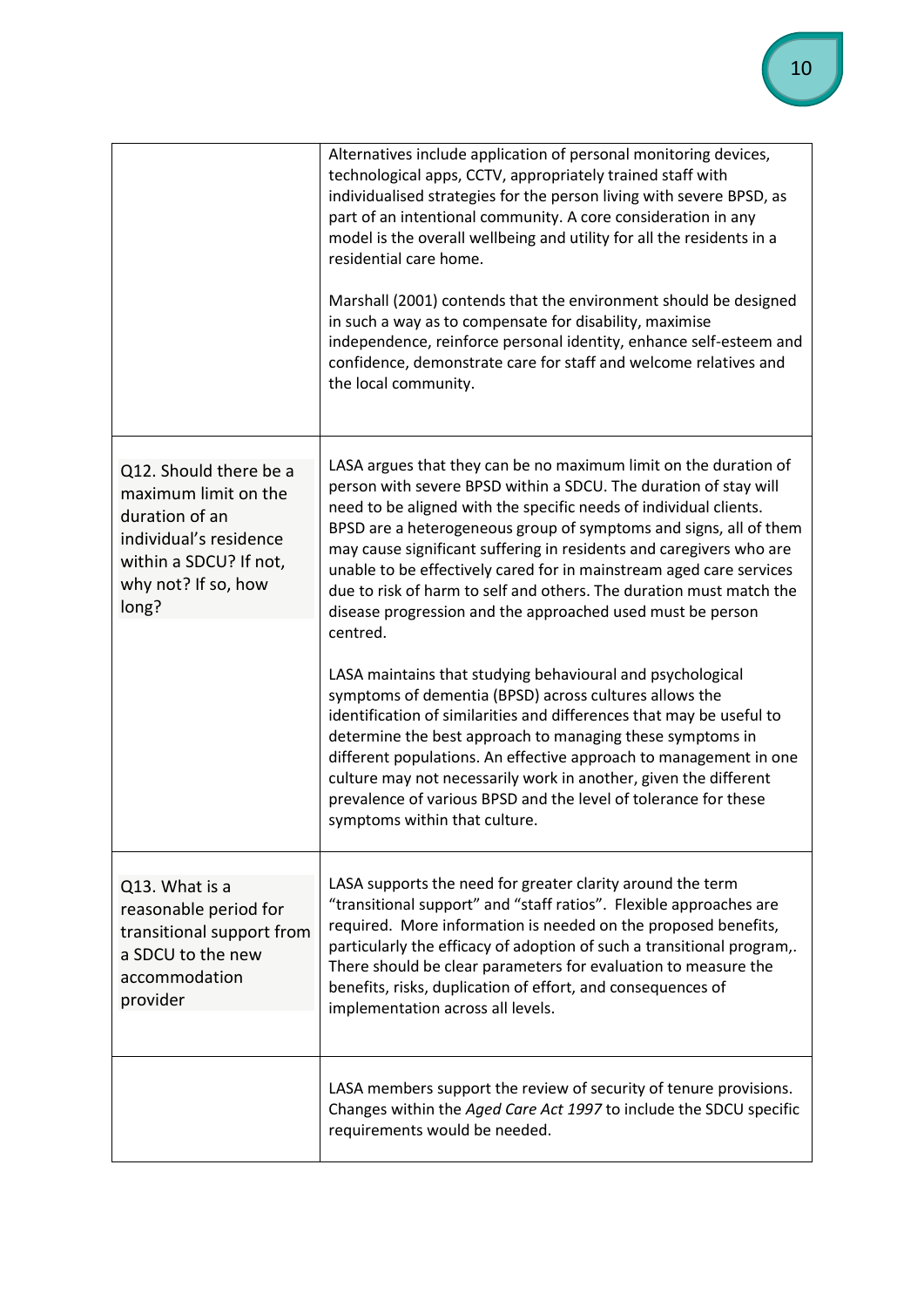| Q 14. Might existing<br>security of tenure<br>arrangements pose a<br>significant issue for the<br>'transitional' operation<br>of SDCUs? If so, how | Legislative amendments to ordinary security of tenure<br>arrangements will apply during placement in and exit from SDCU.                                                                                                                                                                                                                                                                                                                                                                                                                                                                                                                                                                                                                                                                                                                                                                                                                                                                                                                                                                                                                                                                                                              |
|----------------------------------------------------------------------------------------------------------------------------------------------------|---------------------------------------------------------------------------------------------------------------------------------------------------------------------------------------------------------------------------------------------------------------------------------------------------------------------------------------------------------------------------------------------------------------------------------------------------------------------------------------------------------------------------------------------------------------------------------------------------------------------------------------------------------------------------------------------------------------------------------------------------------------------------------------------------------------------------------------------------------------------------------------------------------------------------------------------------------------------------------------------------------------------------------------------------------------------------------------------------------------------------------------------------------------------------------------------------------------------------------------|
| Q15. What strategies<br>could be used to<br>facilitate SDCU<br>'throughput' within<br>existing security of<br>tenure provisions?                   | LASA maintains that training for staff, residents and family, in BPSD<br>have been, and continue to be, applied as a multidisciplinary<br>approach in various stages of dementia and related disorders. This<br>can be used to assist the resident to remain in their primary facility.<br>Training interventions such as task analysis, reminiscence,<br>modelling, remodelling, distraction and de-escalation are need to be<br>based on the principles of appropriate adult communication,<br>meaning and purpose for the resident, person centred approach,<br>acknowledgement of the person's triggers and culturally sensitivity.<br>For these reasons, education must include the resident, their family<br>and significant others involved in their care, directly and indirectly.                                                                                                                                                                                                                                                                                                                                                                                                                                            |
| Q16. What mechanisms<br>should be used to<br>support partnerships<br>between SDCUs and<br>acute services?                                          | LASA believes that the key focus should be ensuring that knowledge<br>and skills acquired are both relevant and applicable to the changing<br>age services environment, providing work-ready staff, whilst also<br>promoting age services as a profession.<br>As part of this funding provision, the Government<br>should reserve funds for reviewing the barriers to skills<br>development given different State-based approaches<br>A strategy for a more consistent national approach to<br>ensuring the right workforce for the aged care sector -<br>this could include funds for national aged care<br>provider peak bodies to pilot the best options for<br>nationally consistent capability-based training.<br>Members state a "better understanding and defining clear<br>pathways of referral and assistance" for the person living with BPSD<br>will be essential.<br>Members are also calling for increased education subsidies in<br>training health professionals in severe BPSD and person centred<br>care in de-escalation strategies for all allied services and acute<br>settings.<br>Members suggest there seems to be 'secret squirrel' processes<br>around DBMAS and SBRT teams at present, not knowing how many |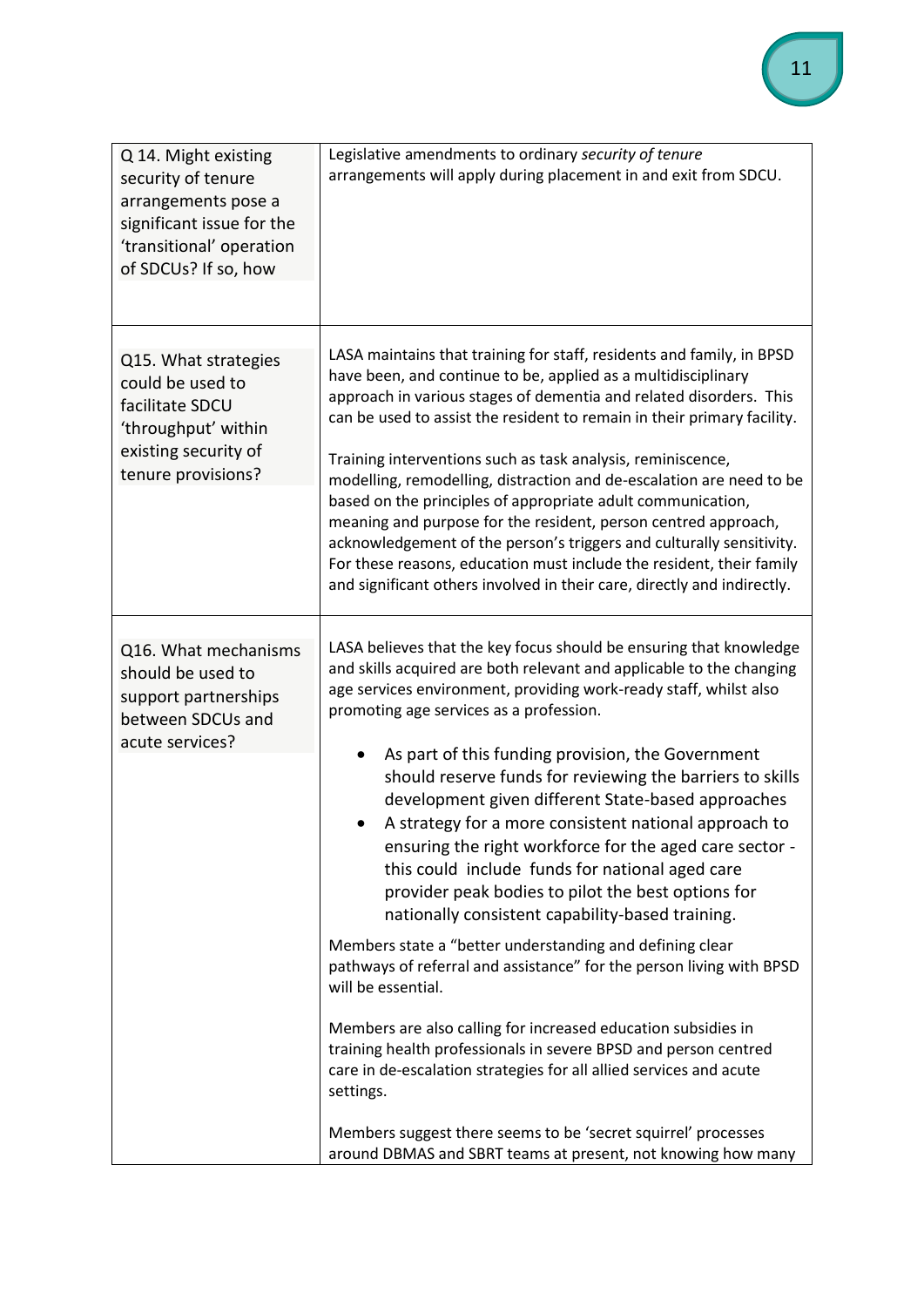|                                                                                                                                                                                                                                | teams there are and how much money is to be given to rural and<br>remote area need.<br>LASA recommends an interdisciplinary team approach which<br>improves treatment outcomes for a wide variety of presenting<br>problems within a facility. Structured, empirically-based<br>interventions for BPSD require interdisciplinary teams with<br>particular interest and commitment to this type of care (Lawlor,<br>2002).                                                                                                                                                                                                                                                                                                                                                                                                                                                                                                                                               |
|--------------------------------------------------------------------------------------------------------------------------------------------------------------------------------------------------------------------------------|-------------------------------------------------------------------------------------------------------------------------------------------------------------------------------------------------------------------------------------------------------------------------------------------------------------------------------------------------------------------------------------------------------------------------------------------------------------------------------------------------------------------------------------------------------------------------------------------------------------------------------------------------------------------------------------------------------------------------------------------------------------------------------------------------------------------------------------------------------------------------------------------------------------------------------------------------------------------------|
| Q 17. Should there be<br>any additional<br>requirements for SDCU<br>providers caring for<br>people from Aboriginal<br>and Torres Strait<br>Islander, CALD or other<br>diverse backgrounds?                                     | LASA supports the concerns of members regarding a risk of<br>discrimination against special needs groups within SDCU e.g. CALD<br>backgrounds, LBGTI and people from Aboriginal and Torres Strait<br>Islander communities, people who are financially or socially<br>disadvantaged, people who are homeless or at risk of becoming<br>homeless, and people living in rural and remote areas.<br>Members have noted that CALD elders are often unable to read<br>contemporary versions of their language of origin. If providers are<br>responsible for organising and paying for translations and<br>interpreting of care plans, the costs will need to be passed onto<br>consumers or covered under subsidies.<br>Members have noted that there are inconsistencies between the<br>statements in this section of the consultation paper and the<br>National Ageing and Aged Care Strategy for People from Culturally<br>and Linguistically Diverse (CALD) Backgrounds. |
| Q 18. Would it be<br>feasible to establish<br>SDCUs in rural and<br>remote locations? How<br>can SDCUs (or<br>alternative initiatives)<br>best support people with<br>very severe BPSD living<br>in rural and remote<br>areas? | LASA believes that there is inconclusive evidence to suggest a built<br>environment intervention is clinically warranted in aged care<br>facilities to reduce BPSD (Soriel et al, 2014).<br>The feasibility of SDCUs in rural and remote locations will depend<br>on factors including population density, numbers of SDCU clients<br>per local area, existing services, and distance for family Members to<br>travel etc.<br>There are other factors to consider such as a lack of GPs, acute care<br>and allied health support services                                                                                                                                                                                                                                                                                                                                                                                                                               |
|                                                                                                                                                                                                                                | Access to and provision for specialist services required to care for<br>people living with severe BPSD such as psychogeriatricians,<br>geriatricians, psychologists or psychiatrists must be part of this<br>process.                                                                                                                                                                                                                                                                                                                                                                                                                                                                                                                                                                                                                                                                                                                                                   |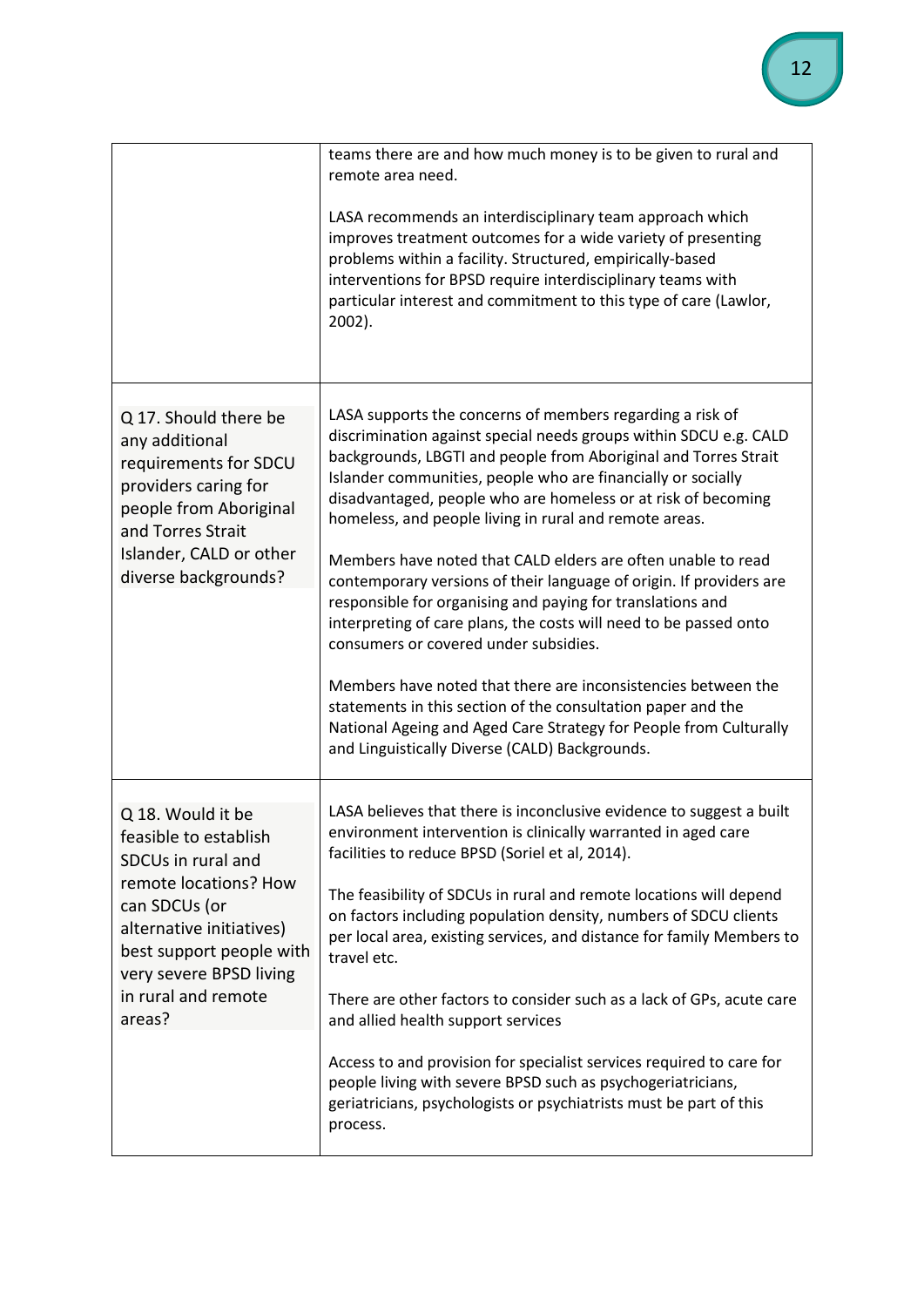|                                                                                                                                                              | One Member states that "no consideration or discussion with<br>rural or remote PHNs in how services should be delivered to these<br>communities" has been entered into in the previous consultations.<br>One option may be to trial a small number of differently designed<br>SDCUs in regional areas and compared the outcomes (quality of<br>care, satisfaction /quality of life and costs) with baseline clients in                                                                                                                                                                                                                                                                                                                                                                                                                                                                                                                                                                                                                                                                               |  |
|--------------------------------------------------------------------------------------------------------------------------------------------------------------|------------------------------------------------------------------------------------------------------------------------------------------------------------------------------------------------------------------------------------------------------------------------------------------------------------------------------------------------------------------------------------------------------------------------------------------------------------------------------------------------------------------------------------------------------------------------------------------------------------------------------------------------------------------------------------------------------------------------------------------------------------------------------------------------------------------------------------------------------------------------------------------------------------------------------------------------------------------------------------------------------------------------------------------------------------------------------------------------------|--|
|                                                                                                                                                              | general residential aged care (randomised control trial).<br>The Government should consult further with all stakeholders to gain<br>insights from experience, including optimal ways for PHNs to serve<br>their communities.                                                                                                                                                                                                                                                                                                                                                                                                                                                                                                                                                                                                                                                                                                                                                                                                                                                                         |  |
| 5. SDCU proposed funding and administration                                                                                                                  |                                                                                                                                                                                                                                                                                                                                                                                                                                                                                                                                                                                                                                                                                                                                                                                                                                                                                                                                                                                                                                                                                                      |  |
| Q 19. What specific costs<br>would contribute to the<br>'top up' amount?                                                                                     | LASA supports the premise that an additional \$150-\$300 per bed<br>per day is expected to be given as 'top up' funding. Concerns are<br>raised in that specific costs such as staffing, increased activities,<br>equipment, allied health assessments, provisions for administrative<br>costs for additional services, food costs, furnishings, provisional<br>landscaping of outdoor areas. Consideration to rural and remote<br>areas for 'charged back' services of referral to behavioural<br>management support such as SBRT or DBMAS and psycho geriatric<br>services. Additional and ongoing costing for up skilling health<br>practitioners and all staffing in supporting people living with<br>challenging behaviours. Members ask, does the 'top up' funding<br>match the need for flexible care services? One option may be to<br>trial a small number of differently designed SDCUs in regional areas<br>and compared the outcomes (quality of care, satisfaction / quality of<br>life and costs) with baseline clients in general residential aged care<br>(randomised control trial. |  |
| Q 20. To what extent<br>might these costs vary<br>across SDCUs, for<br>example in response to<br>geographic location or<br>local mix of people with<br>BPSD? | Costs will vary depending on client needs and location. Variations in<br>costs between current residential aged care homes with different<br>locations and client profiles may shed some light on this. It is<br>possible that the forthcoming Resource Utilisation and Classification<br>Study will have some relevant data for this. LASA notes that remote<br>operators tend to be in a worse financial situation than other<br>providers, with larger gaps between subsidies and the actual cost of<br>operations.                                                                                                                                                                                                                                                                                                                                                                                                                                                                                                                                                                               |  |
|                                                                                                                                                              | LASA approves option one: basic aged care funding plus 'top up'<br>funding via a targeted supplement.                                                                                                                                                                                                                                                                                                                                                                                                                                                                                                                                                                                                                                                                                                                                                                                                                                                                                                                                                                                                |  |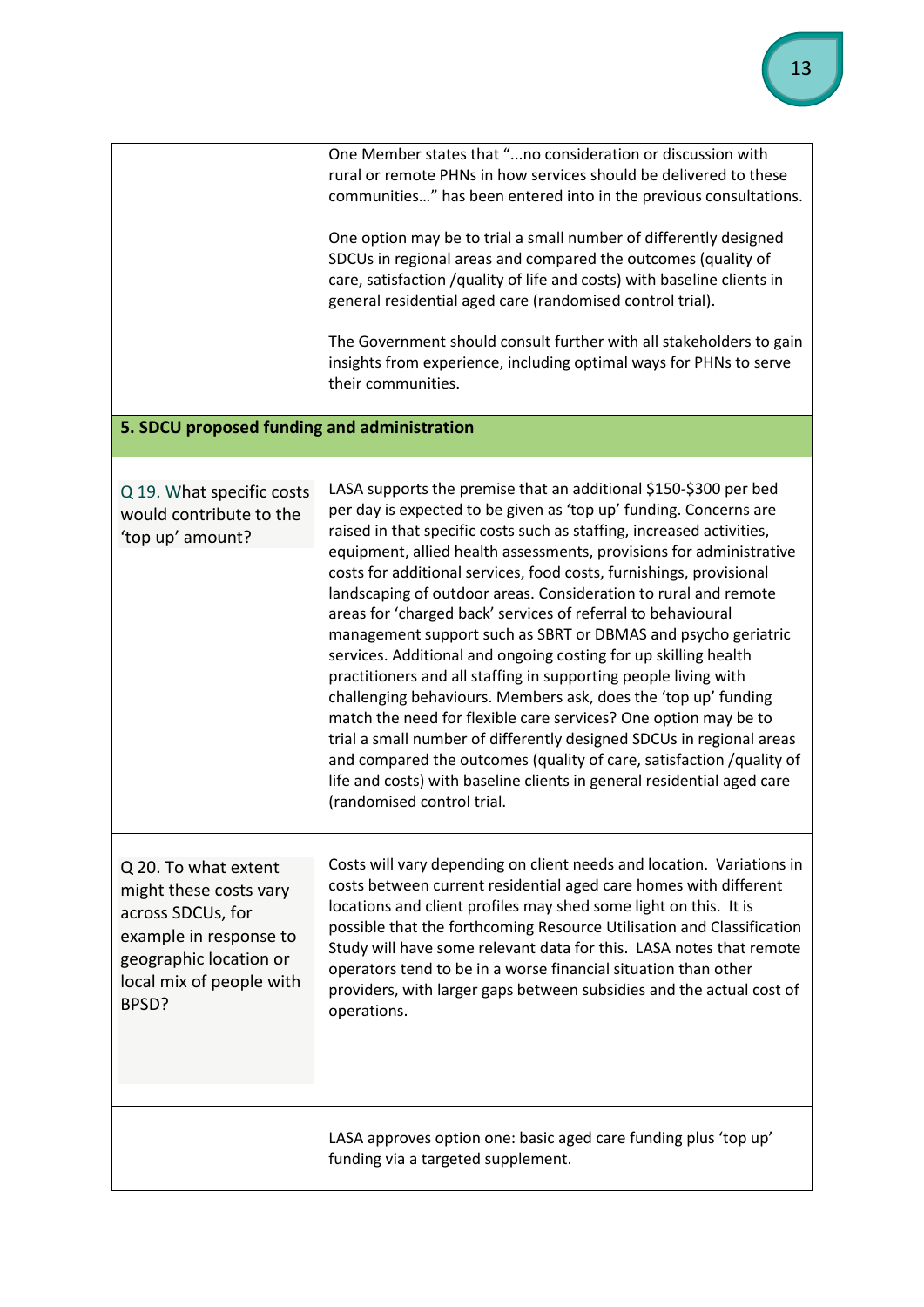| Q21. Which 'top up'<br>funding option do you<br>prefer? Why?                                                                                               | At present, in the Australian context, there is little incentive for<br>aged care facilities to improve their level of care beyond what is<br>required to meet the standards of the Australian Aged Care Quality<br>Accreditation Agency (AACQA). This is because the current Aged<br>Care Funding Instrument (ACFI) does not recognise the additional<br>costs or time required to support individuals with cognitive<br>impairment, nor the assistance required to provide appropriate<br>social engagement and other activities associated with providing<br>care to individuals with dementia. LASA affirms there is a need to<br>better match funding levels to care needs, in order to provide<br>adequate funding and improving incentives for quality dementia<br>care. |
|------------------------------------------------------------------------------------------------------------------------------------------------------------|---------------------------------------------------------------------------------------------------------------------------------------------------------------------------------------------------------------------------------------------------------------------------------------------------------------------------------------------------------------------------------------------------------------------------------------------------------------------------------------------------------------------------------------------------------------------------------------------------------------------------------------------------------------------------------------------------------------------------------------------------------------------------------|
| Q22. Are there other<br>funding mechanisms<br>that should be<br>considered                                                                                 | LASA recommends that Flexible grants be offered, through the<br>Dementia and Aged Care Services Fund, to support the<br>development of scaleable, time limited and strategically innovative<br>approaches to supporting people living with dementia, their families<br>and carers. This may include identifying and addressing gaps in<br>current services with new models of care and effective multi<br>sectoral collaborations.                                                                                                                                                                                                                                                                                                                                              |
| Q23. Is block funding,<br>occupancy-based<br>funding or a combination<br>of both most<br>appropriate for SDCUs?<br>Why?                                    | This issue has come up in reforms for the Commonwealth Home<br>Support Program. In general terms, an economic framework is<br>required to help guide when block funding may be more<br>appropriate – this may be more suited to regional and remote<br>areas with uncertain occupancy, where there are integrated<br>services to manage complex needs that require some certainty of<br>funding so that interlinking is not so fragile and for complex clients<br>e.g. homeless people.                                                                                                                                                                                                                                                                                         |
| Q24. Are the proposed<br>uses of 'top up' funding<br>appropriate or should<br>there be other costs<br>included or excluded?                                | As noted above, top up funding should reflect different client<br>needs that may arise above 'average care' given particular needs<br>that may be related to factors including cultural background, co-<br>morbidities and other factors that drive special care responses or<br>the need for other integrated services.                                                                                                                                                                                                                                                                                                                                                                                                                                                        |
| Q25. With no specific<br>capital funding for SDCUs<br>proposed $-$ is there a<br>funding period to justify<br>an operator investing to<br>establish a SDCU | This would have to be modelled by individual operators and would<br>depend on the specific model of care. Larger, metropolitan<br>operators may have more investment capability. This is an<br>accounting question and certainly short term trials or short term<br>funded SDCUs would not encourage investment. Special provisions<br>may need to be made for adequate bond levels etc. to incentivise<br>any investment. The Commonwealth may need to consider<br>providing capital funding for further trial SDCUs which could be<br>evaluated for outcomes and financial viability.                                                                                                                                                                                         |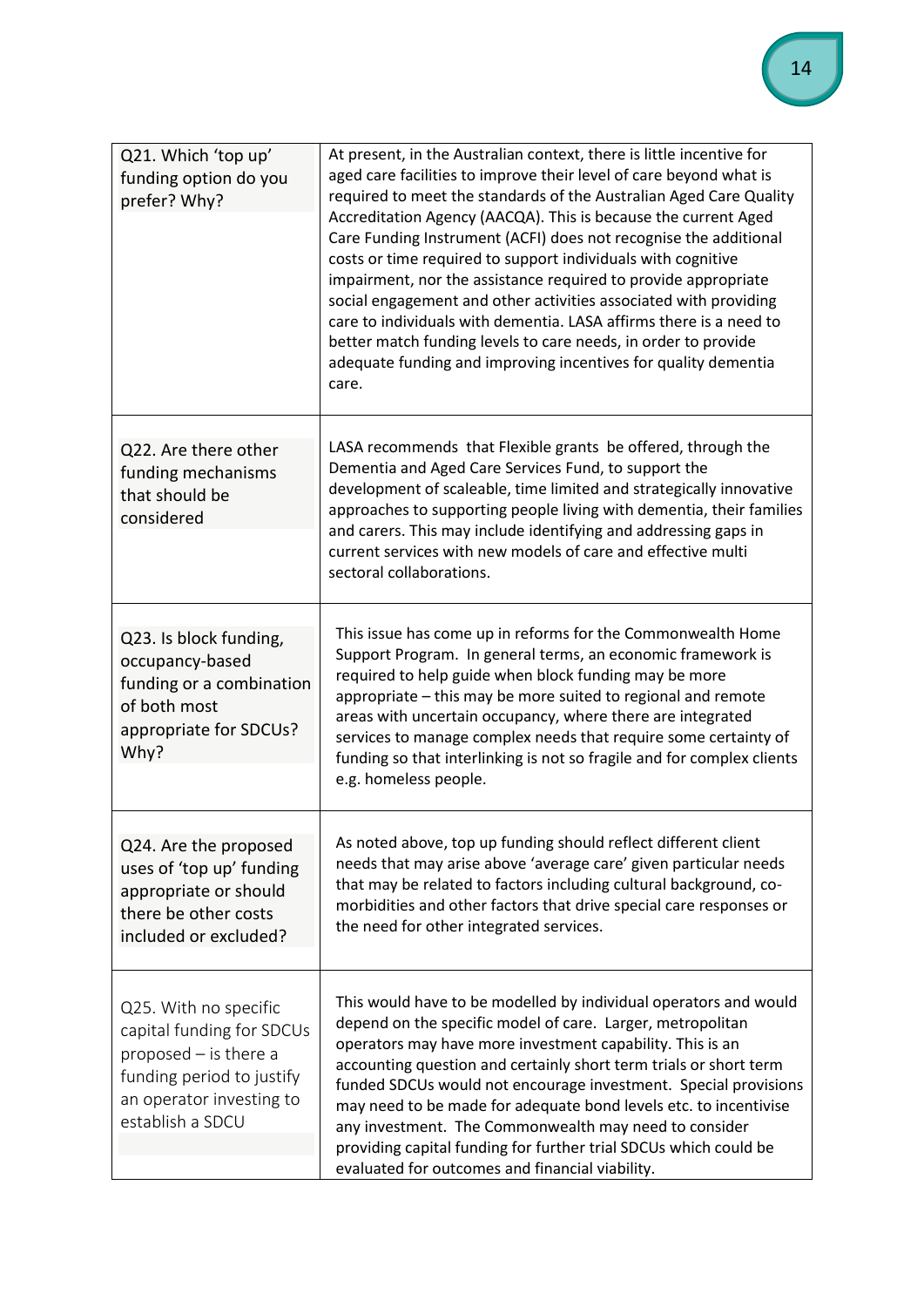| Q26. Do the proposed<br>provider funding<br>arrangements pose any<br>financial sustainability<br>risks?                          | There are risks in any funding arrangement for providers and a key<br>risk faced by residential care providers which has crystalised in<br>many cases is that subsidies and contributions for capital costs do<br>not match the real costs of provision. There is a risk that high<br>needs based SDCUs would be particularly vulnerable to this risk.                                                                                                                                                                                                                                                                                                                                                                                |
|----------------------------------------------------------------------------------------------------------------------------------|---------------------------------------------------------------------------------------------------------------------------------------------------------------------------------------------------------------------------------------------------------------------------------------------------------------------------------------------------------------------------------------------------------------------------------------------------------------------------------------------------------------------------------------------------------------------------------------------------------------------------------------------------------------------------------------------------------------------------------------|
| Q27. Should any special<br>resident fees and<br>payments arrangements<br>apply to people receiving<br>care in a SDCU             | Members have requested clarification of how Approved Providers<br>will be advised of the maximum amount that can be charged as this<br>would be important information for the AP to have prior to<br>implementation.<br>Members have also requested that there be an alignment between<br>the fees policies established for the residential care, MTIC, and a<br>review of RAD, RACs.<br>In various submissions, LASA had advocated for higher consumer<br>contributions in residential aged care for those who can afford it<br>(for operating costs and capital), with David Tune noting the need<br>for higher basic daily fees for those who can afford it, higher<br>accommodation bond maximums, changes to how the family home |
|                                                                                                                                  | is counted in the asset test and removal of annual and life time caps<br>on means tested fees.<br>With SDCUs likely to be high cost services, it is essential that<br>residents cover costs to the extent that they can afford it.                                                                                                                                                                                                                                                                                                                                                                                                                                                                                                    |
| Q28. Are the proposed<br>provider selection<br>criteria appropriate? Do<br>you consider some<br>selection criteria<br>mandatory? | LASA strongly objects to the suggestion that the Dementia<br>Supplement is only provided to Approved Providers who can<br>demonstrate they have the capacity to deliver appropriate care for<br>residents with severe behavioural and psychological symptoms. This<br>assumes that the Accreditation System with all of the requirements<br>an Approved Provider must meet, is in some way lacking rigor<br>where Providers are already required to provide quality care<br>appropriate to the residents' needs.                                                                                                                                                                                                                      |
|                                                                                                                                  | This is the universal premise for any service funded by the<br>Commonwealth Government; that the Provider must meet all of<br>their obligations to receive Commonwealth funding. To add an<br>additional burden to receive the new Supplement is unreasonable<br>and untenable.<br>This premise is discriminatory but more importantly does not<br>support those services, especially in rural and remote, that do deal<br>with residents who suffer with severe BPSD but may not have the<br>capacity or sufficient numbers of people to set up formal<br>relationships/services etc.                                                                                                                                                |